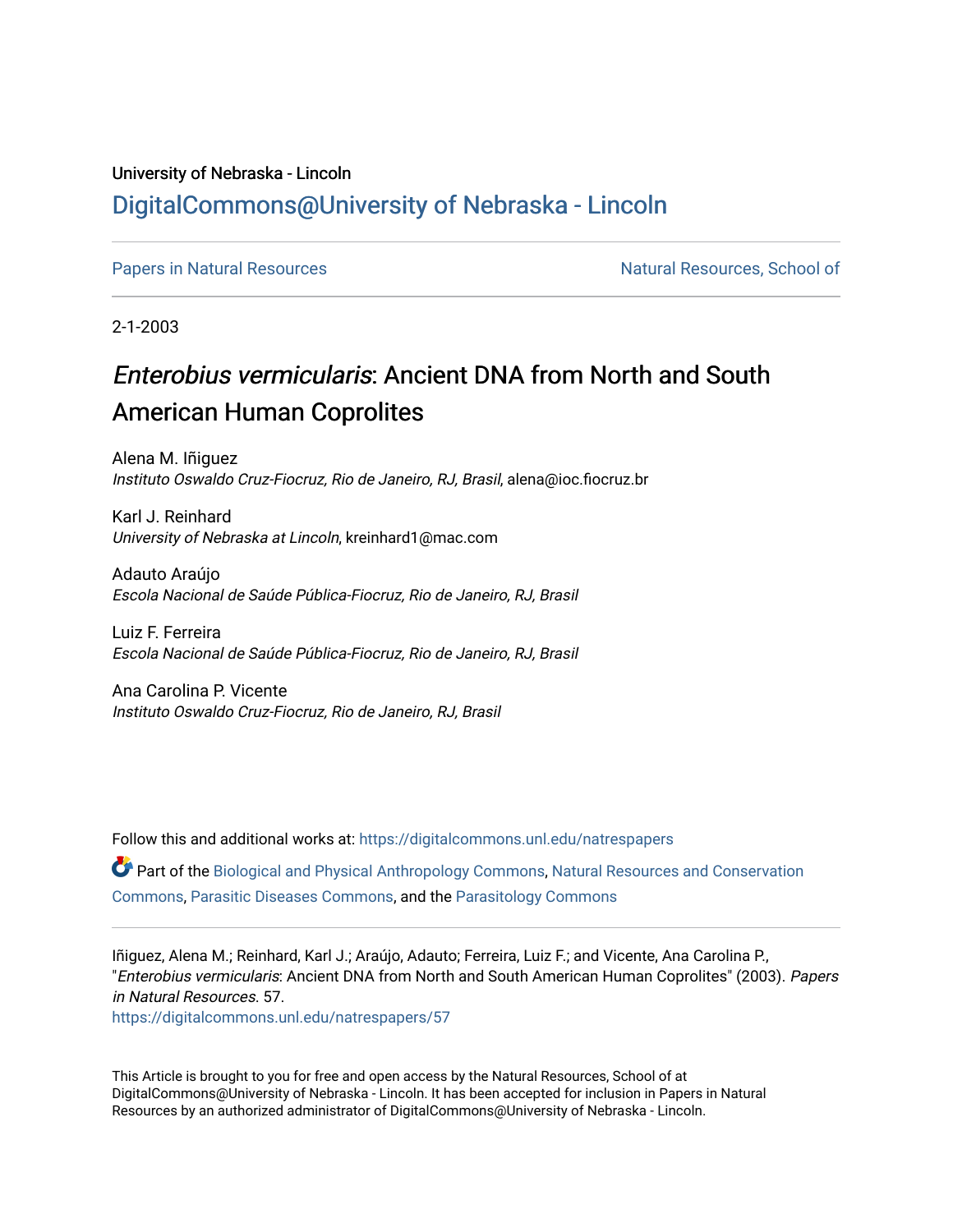## Enterobius vermicularis: Ancient DNA from North and South American Human Coprolites

Alena M Iñiguez/+, Karl J Reinhard\*, Adauto Araújo\*\*, Luiz Fernando Ferreira\*\*, Ana Carolina P Vicente

Laboratório de Genética Molecular de Microorganismos, Departamento de Genética, Instituto Oswaldo Cruz-Fiocruz, Av. Brasil 4365, 21045-900 Rio de Janeiro, RJ, Brasil \*School of Natural Resource Sciences, University of Nebraska, Lincoln, NE, USA \*\*Escola Nacional de Saúde Pública-Fiocruz, Rio de Janeiro, RJ, Brasil

*A molecular paleoparasitological diagnostic approach was developed for* Enterobius vermicularis. *Ancient DNA was extracted from 27 coprolites from archaeological sites in Chile and USA. Enzymatic amplification of human mtDNA sequences confirmed the human origin. We designed primers specific to the* E. vermicularis *5S ribosomal RNA spacer region and they allowed reproducible polymerase chain reaction identification of ancient material. We suggested that the paleoparasitological microscopic identification could accompany molecular diagnosis, which also opens the possibility of sequence analysis to understand parasite-host evolution.*

Key words: ancient DNA - *Enterobius vermicularis* - coprolites

Based on several lines of evidence including archaeoparasitology and cladistic analysis, the pinworm *Enterobius vermicularis* is one of the most ancient parasites of humans and has a pre-hominid evolutionary origin (Ferreira et al. 1997, Hugot et al. 1999). Paleoparasitological studies showed the presence of pinworm eggs in 10,000-year-old human coprolites from United States and in coprolites from Chile and Peru dating from 2200 to 400 BC (Ferreira et al. 1997). In some prehistoric cultures, *E. vermicularis* reached very high prevalence as indicated by the numbers of coprolites that contain eggs (Reinhard 1998). Until now, diagnosis of pinworms in archaeological remains was dependent on microscopic examination. This is a particularly poor method of identifying prehistoric pinworm infections (Reinhard 1990, Araújo et al. 1998). Recent work revealing the ancient DNA (aDNA) of parasites such as *Trypanosoma cruzi* in mummies and *Ascaris* in coprolites (Ferreira et al. 2000, Loreille et al. 2001) opened this area of investigation to other organisms. This paper presents a molecular diagnosis of *E. vermicularis* using the conserved region from 5S ribosomal RNA (rRNA) intergenic spacer as target.

The coprolites  $(n = 27)$  from archaeological sites in Chile and North America were analyzed. Samples from Chile were collected in archaeological sites of Caserones  $(n = 2)$ , Tarapacá Valley, dating from 400 BC to 800 AD (Ferreira et al. 1984); of Tulan (n = 20), San Pedro de Atacama dating to 1000 BC (Ferreira et al. 1989); and of Tiliviche (n = 2) dated from 4110 to 1950 BC (Araújo et al. 1983). USA samples  $(n = 3)$  were from Antelope House, an Anasazi village site in Canyon de Chelly, Arizona dating

Received 26 August 2002

Accepted 25 November 2002

from 900 AD (Reinhard 1996) (Table). DNA extraction and amplification were performed under the procedures established for working with aDNA to avoid contamination with modern molecules (Hofreiter et al. 2001, Marota & Rollo 2002). The surface of the samples was exposed to UV light and the coprolite core was ground. Coprolite powder (5-2 g) was hydrated in ddH<sub>2</sub>O or TE buffer (Tris-HCl 10mM, EDTA 1mM, pH 8.0). Coprolites, formerly used in microscopic diagnostic in 0.5% trisodium phosphate aqueous solution (Ferreira et al. 1989), also were analyzed. Sediments of 150 µl were treated by 72 h with 400 µl digestion buffer (NaCl 100 mM, Tris-HCl 50 mM, SDS 1%, EDTA 50 mM, pH 8.0), and added 20 µl DTT 1M, 60 µl proteinase K 10 mg/ml (Gibco BRL) and 100 µl SDS10%. The reactions were incubated at  $55{\text -}60^{\circ}$ C for 3-24 h with occasional homogenization followed by the phenol/chloroform extraction and purified using silica resin column (Glass Max DNA Isolation Spring Cartridge System Gibco-BRL).

In order to determine the nature of the coprolites, human mitochondrial DNA (mtDNA) amplification was done using the procedure described by Pääbo (1990) and Handt et al. (1996). *E. vermicularis* amplification was performed by nested PCR targeting *E. vermicularis* 5S rRNA spacer region: Entf (5'-CACTTGCTATACCAACAACAC-3') and Entr (5'-GCGCTACTAAACCATAGAG-3'); and internal Eva (5'-ACAACACTTGCACGTCTC-3') Evb (5'- GAATTGCTCGTTTGC-3'). PCR final volume reaction was: 25 µl using 20 mM Tris-HCl, 0.5 µM KCl (Gibco BRL 10X Buffer),  $2 \text{ mM } MgCl<sub>2</sub>$ ,  $0.2 \text{ mM }$  each dNTPs,  $1 \text{ mg/ml }$  bovine serum albumin (BSA) and 500 ng of each oligonucleotide. The mixture was exposed to 30 min UV radiation before the 2.5 U of *Taq* polymerase (Gibco BRL) and 50- 100 ng DNA extract addition. The reactions were subjected to an initial cycle of 5 min at  $94^{\circ}$ C, followed by 35 cycles of 94 $\rm ^{0}C$  for 1min, 50-55 $\rm ^{0}C$  for 30 sec and 72 $\rm ^{0}C$  for 30 sec in a programmable thermal controller (PTC100 60 v, MJ Research, Inc). Extraction and negative PCR controls were included. Amplicons were hybridized with a radiolabeled probe from the same region amplified from a modern sample (Sambrook et al. 1989).

This study was supported by ENSP-Fiocruz, IOC-Fiocruz and Fulbright Comission.

 $+$ Corresponding author. Fax:  $+55-21-2260.4282$ . E-mail: alena@ioc.fiocruz.br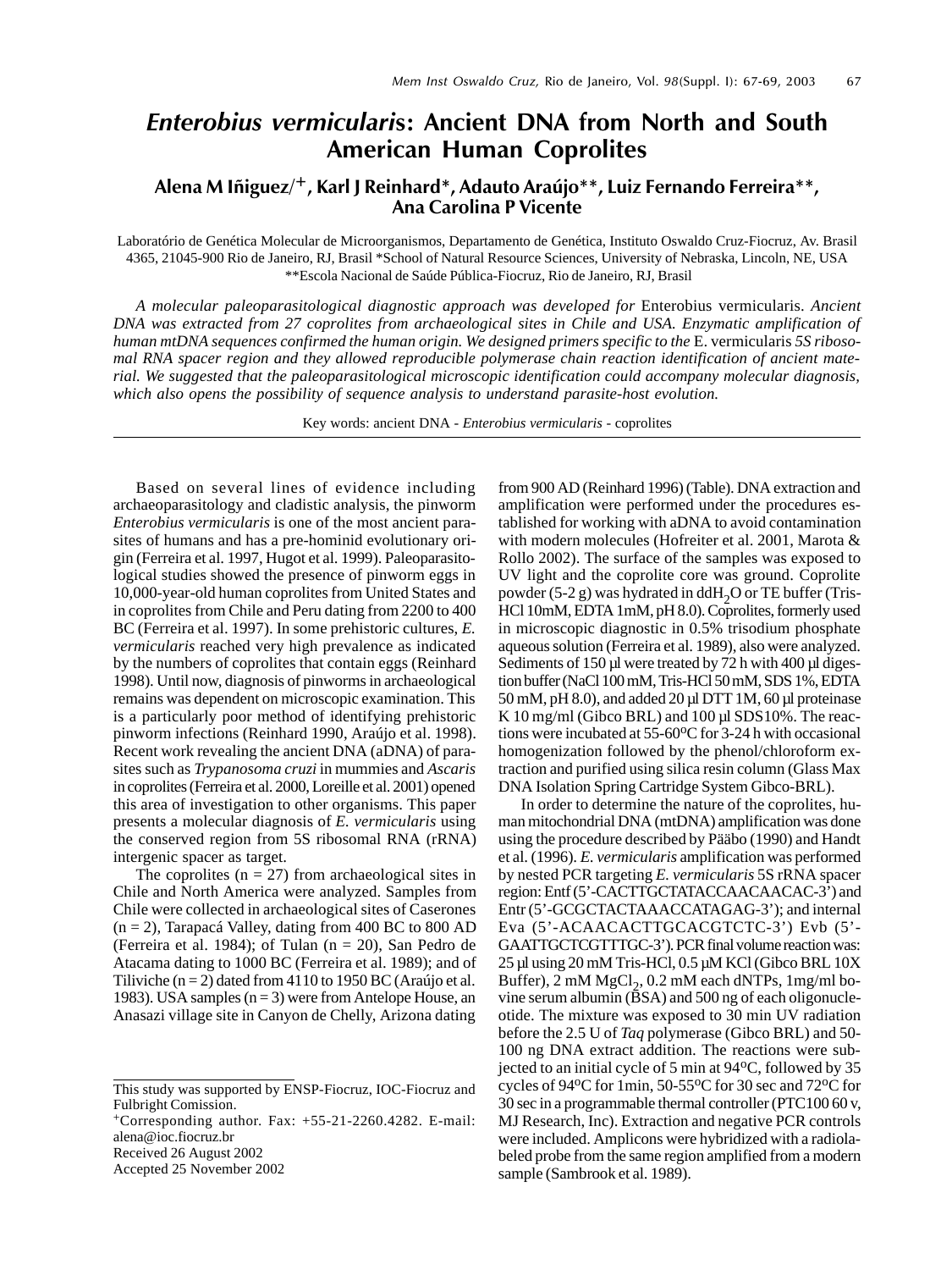Human mtDNA was retrieved from almost all coprolite samples by using Handt et al. (1996) procedure (Fig. 1). Due to the nature of aDNA, the target choice is a crucial step for the successful sequence retrieval. The complete pinworm highly conserved ribossomal 5S intergenic region is about 800 bp (Liu et al. 1995), with several copies in an organism. We designed primers for a nested PCR targeting this region. The first and second primer pair produced 420 bp and 198 bp specific and unique amplicon, respectively. The control of primer specificity was done previously using DNA extracted from modern feces and *E. vermicularis* experimental coprolites (Iñiguez 1998). We were successful in the molecular paleoparasitological diagnosis of *E. vermicularis* using the specific pinworm 5S rRNA spacer region (Fig. 2). The hybridization result confirmed the specific nature of the diagnostic bands with 198 bp length (data not shown). All positive samples in the microscopic analysis but nine were PCR positive. Two samples, 706 and 716, negative in the microscopic analysis, yielded *E. vermicularis* diagnostic amplicon (Table). The sample 721 was PCR negative either to mtDNA or pinworm target. Considering that during this work the experimental procedure of DNA extraction, purification and the set up of PCR reactions, were done in two different laboratories and repeated at least twice, we concluded that the aDNA 721 was highly degraded (Lindahl 1993, Marota et al. 2002). In this regard, microscopic identification of pinworms eggs is still relevant for paleoparasitological diagnosis. However, molecular approach not only offers a precise identification, but also the opportunity of ancient parasite sequence comparisons with those of contemporary populations. Further analysis of human mtDNA and pinworm aDNAs sequences can provide more comprehension about *E. vermicularis* evolution and their human host.

## **REFERENCES**

Araújo A, Reinhard KJ, Bastos OM, Costa LC, Pirmez C, Iniguez AM, Vicente ACP, Morel CM, Ferreira LF 1998. Paleoparasitology: perspectives with new techniques. *Rev Inst Med Trop São Paulo 40*: 371-376.



Fig. 1: mitochondrial human DNA amplicom (185 bp): Lanes - 1 to 12: coprolite samples: 168, 170, 384, 385, 704, 706, 708, 714, 715, 716, 719, and 721, respectively. Lane 13: PCR negative control; 14: 100 bp DNA ladder (Gibco BRL). (2 % Agarose gel electrophoresis).



Fig. 2: *Enterobius vermicularis* diagnostic amplicon (198 bp). Lanes - 1 to 12: coprolite samples 170, 385, 704, 708, 714, 721, 168, 384, 706, 715, 716 and 719, respectively; 13: PCR negative control; 14: 1 kb DNA ladder (Gibco BRL). (2 % Agarose gel electrophoresis).